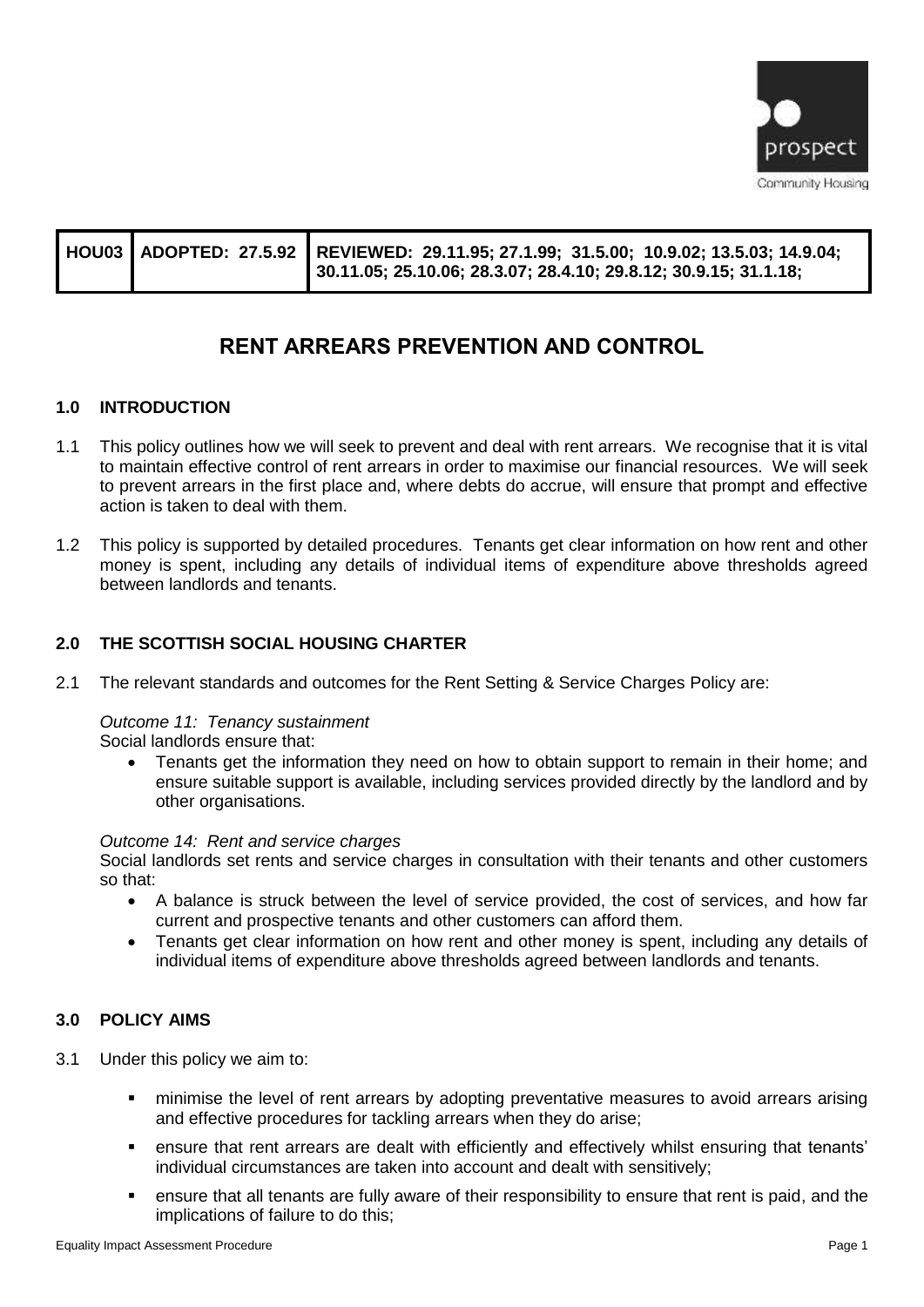- provide a welfare benefits and money advice service to assist tenants to maximise income and prevent and deal with debt;
- take legal action against tenants only when all other options have been exhausted.

### **4.0 RENT COLLECTION**

- 4.1 Rent is payable monthly in advance on or before the first day of each month. Tenants who wish to pay weekly or at other intervals must obtain our prior approval, and payments must be in advance.
- 4.2 We will offer a choice of payment methods, which not only provides convenience to the tenants but is cost effective for the Association. The payment methods offered are set out in the Rent Arrears procedure.

### **5.0 ARREARS PREVENTION**

#### **New Tenants**

- 5.1 New tenants will receive full details of:
	- their responsibility to ensure rent is paid and the implications of not doing so;
	- rent levels and the rent review procedure:
	- payment methods and the date due:
	- what to do if they are having difficulties paying rent.
- 5.2 New tenants who have never previously held a tenancy or who are vulnerable for other reasons will be required to meet with the Welfare Benefits Advice Officer prior to or at the start of their tenancy.

All new tenants will be made aware of the service and invited to contact the Welfare Benefits Advice Officer whenever necessary.

- 5.3 New tenants will be assisted to complete relevant welfare benefit forms at sign-up and the forms will be sent to the Department of Work and Pensions or City of Edinburgh Council on their behalf. An estimate of their entitlement will be given to them within 5 working days and, if necessary, they will be asked to commence payments pending the outcome of the claim.
- 5.4 All new tenants, except those expected to be in receipt of Full Housing Benefit or the full housing element of Universal Credit, must make a rent payment in advance at the sign-up.
- 5.5 A post-allocation visit will be carried out within 6 weeks when the importance of rent payment will again be stressed and any difficulties over rent payment discussed.

### **Existing Tenants**

- 5.6 We will seek to assist existing tenants to maintain their rent payments and deal with any arrears that arise through the following:
	- **•** Tenants will be advised regularly in person, through our website, newsletters, posters, leaflets, letters, emails and texts etc. to contact Housing Management staff at the earliest possible opportunity, so that help and advice may be given.
	- We will support tenants to log into "My Prospect Account" to monitor their rent account and pay their rent through a portal to our Housing Management IT system.
	- Rent statements will be issued quarterly along with advice about arrears.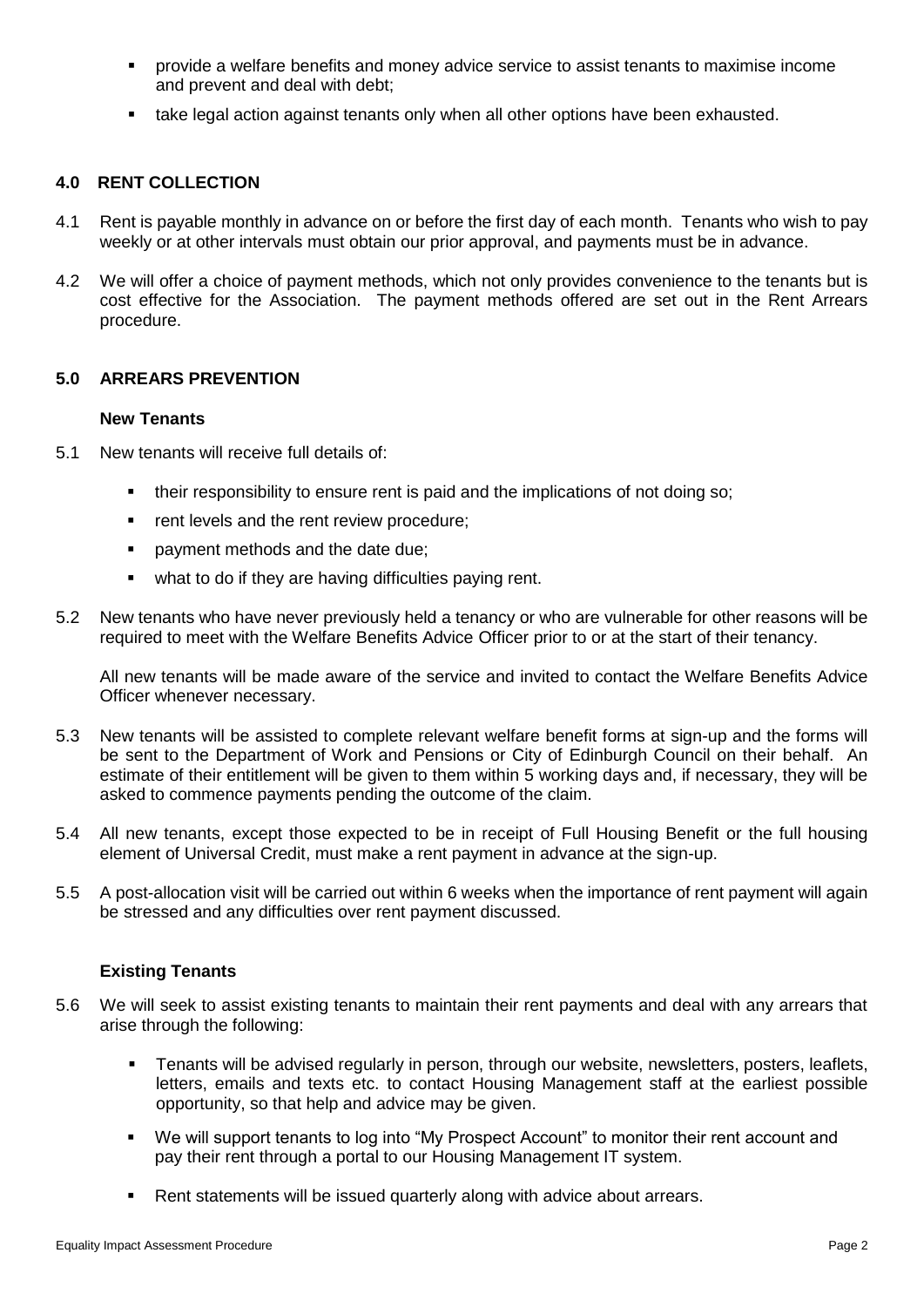- Tenants will be made aware of the Welfare Benefits Advice service and encouraged to make use of it where necessary.
- **■** Information on Universal Credit, Housing Benefit and other benefits will be made available to all tenants on a regular basis.
- Tenants will be given at least 4 weeks written notice of any increase in rent and will be reminded to notify the Council's Finance Department about any change. In addition Prospect will notify City of Edinburgh Council and Department of Work and Pensions directly about rent increases.
- Rent accounts will be monitored closely to allow early identification of missed payments, which result in arrears.

Full details are in the procedures supporting this policy.

# **6.0 ARREARS CONTROL**

### **Missed Payments**

6.1 We will develop and regularly review procedures to provide staff with guidance for actions to taken and timescales to be adhered when arrears occurs.

The following basic principles will underpin our procedures:

- **EXECT** The arrears escalation process on our Housing IT system will be run every week.
- **EXE** Tenants should be informed of their arrears within 2 weeks of a missed payment.
- Every attempt to make contact with a tenant will be made prior to starting legal action. This will include, where appropriate, letter, text, phoning, appointments and cold call home visits.
- **•** Tenants should be continually reminded of their responsibility for the payment of the rent and the action the Association will take if they do not.
- Realistic and sustainable arrangements should be agreed for paying off the arrears.
- Prospect will commence legal action only if all other approaches and offers of assistance have failed to ensure that the tenant has adequately minimised the debt.

### **Management Sanctions**

- 6.2 Although a tenant may be breaching the terms of their tenancy agreement by not paying rent, we will continue to fulfil our legal responsibilities in providing a service to that tenant.
- 6.3 However we will operate, subject to Management discretion, the following sanctions where arrears exist:
	- **•** Tenants will not be allowed to undertake a mutual exchange until their rent account is clear;
	- **•** Tenants seeking a transfer will be required to keep to a repayment agreement for a minimum of three months before they will be considered for a move, unless the rent arrears amount to less than one month's rent.
	- Tenants who have been served a Notice of Proceedings due to their rent arrears or who have a case in court will not be offered property improvements such as a replacement kitchen, bathroom, boiler or shower. We will give notice to those affected by this to give them an opportunity to clear their arrears which would entitle them to the improvements. This "rent first" approach does not include our legal obligations as a landlord to ensure the upkeep of the property as per the tenancy agreement. Any tenant affected may appeal the decision which will be considered by the Housing Manager.

Exceptions to the above may be made at the discretion of the Housing Manager.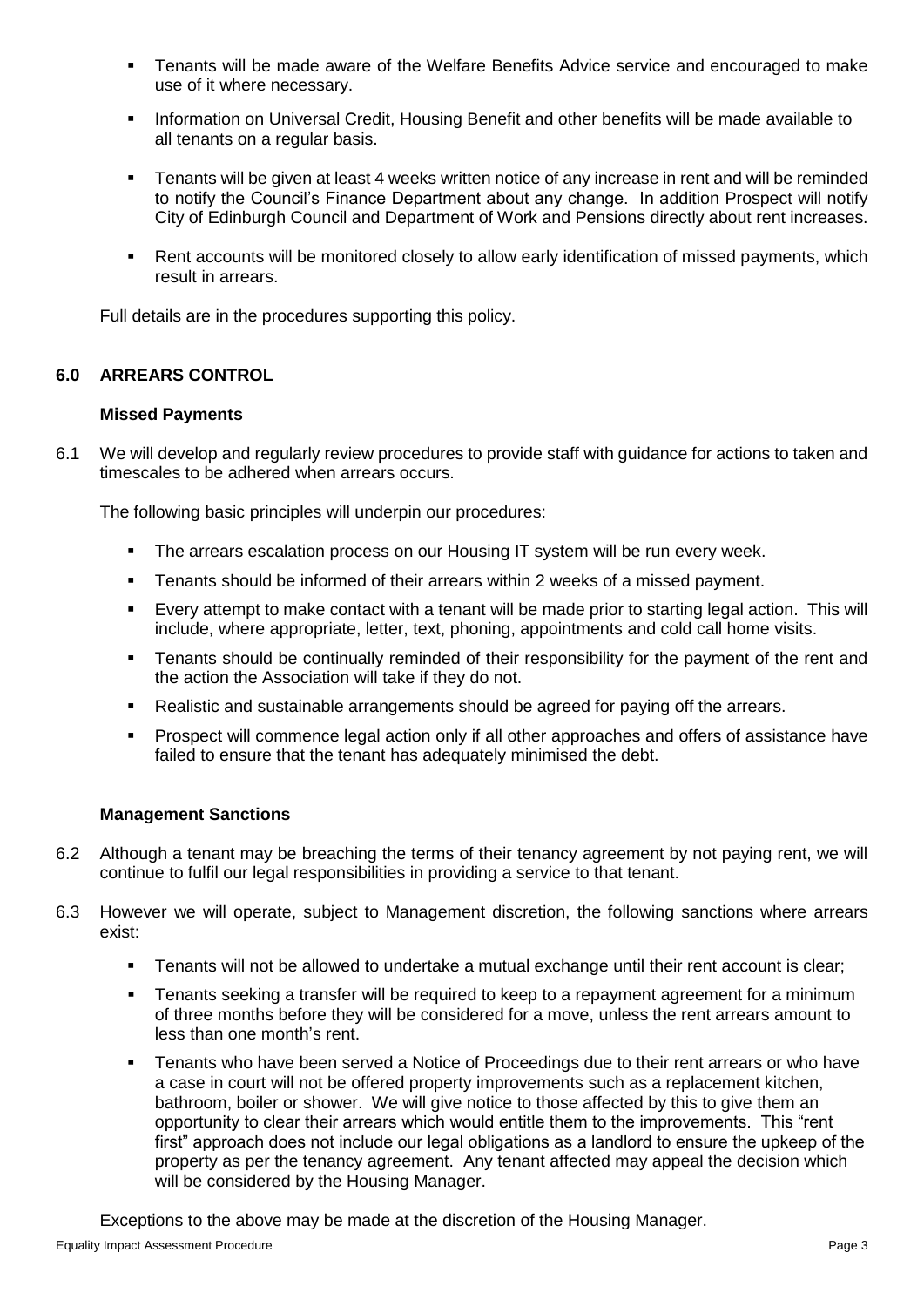### **Bankruptcy and Trust Deeds**

- 6.4 We will not be able to recover any rent arrears that are part of a Bankruptcy action or Trust Deed. However these debts can still be used in an eviction action against the tenant.
- 6.5 Each case will be looked at by the Housing Manager on its own merits. However, the normal practice will be only to transfer the debt out of the rent account and into our balance sheet when no legal action (including Notice of Proceedings) has started against the tenant.
- 6.6 Even where the decision has been taken to remove an arrears balance from the rent account, this can still be included in a future eviction action if new arrears accrue on the account.

### **7.0 LEGAL ACTION**

- 7.1 The Housing (Scotland) Act requires that landlords show that any action for recovery is 'reasonable'. We will ensure therefore that:
	- we develop and regularly review clear procedures covering the action, including legal action, which staff will follow when tenants fail to co-operate in the reduction of arrears;
	- staff adhere to this policy and the associated procedures in dealing with rent arrears;
	- staff ensure that they keep detailed and accurate records.
- 7.2 Legal action will commence with the issue of a Notice of Proceedings (NOP). Prior to serving an NOP, we will ensure that we comply with the Pre-action Requirements as set out in the Housing (Scotland) Act 2010.

Our procedures are designed to ensure that we will have complied with all the pre-action requirements within two months of the tenant falling into arrears. If a tenant is not keeping to an arrangement to clear their debt, we will normally serve an NOP when the balance outstanding is over two months.

- 7.3 Once an NOP is valid, court action will commence if the tenant either makes no arrangement to reduce their arrears, or if any arrangement that is made is broken. Further action will depend on the tenant's response and is detailed in the associated procedures.
- 7.4 When we are seeking a decree in court, we will always ask for expenses to be awarded. We will normally ask for expenses where a case is being dismissed, unless it is an old action and the tenant has not been advised that legal expenses will be sought.
- 7.5 There will be occasions where we will refuse to enter into a repayment arrangement and insist on asking for an eviction decree in court. This will depend on the circumstances, but will usually only be considered when the case has previously been in court and the tenant has not kept to the agreed arrangement, or there has been a previous dismissed action against the tenant.
- 7.6 Following the granting of a decree by the Sheriff Court, the Housing Manager will approve all evictions before they are arranged. If the Housing Manager is not available, the Director will approve the eviction.
- 7.7 Following the introduction in the Housing (Scotland) Act 2010 of time limited decrees, the following arrangements will apply:
	- Normally, we will expect a tenant to clear their rent arrears and legal costs in full to prevent an eviction going ahead. However, in exceptional circumstances we may agree that the rent arrears and legal costs can be cleared within the time period specified on the decree which is expected to be six months (less the period required to set an eviction), as long as this is done by regular payments and not by a lump sum at the end of the period.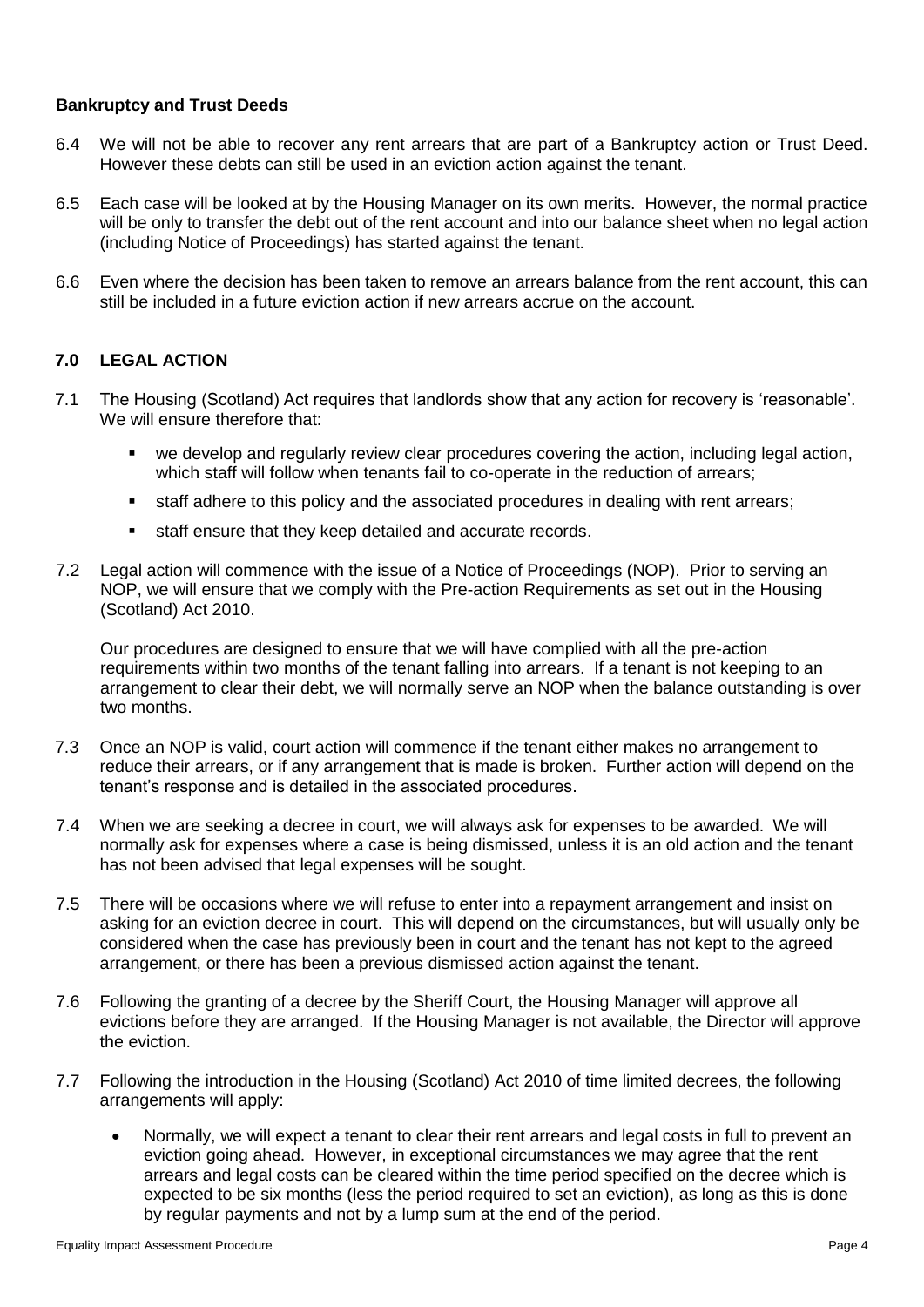This will have to be approved by the Housing Manager (failing whom by the Director).

• If a tenant clears their rent arrears and legal costs in full, and subsequently accrues further rent arrears before the decree has expired, we may still proceed with an eviction. Whilst our normal position in these circumstances will be to evict, this will be looked at on a case by case basis, taking into account the previous history of the tenant.

Any decision in this situation will be taken by the Housing Manager (failing whom by the Director).

### **8.0 FORMER TENANT ARREARS**

- 8.1 We will pursue former tenant debts taking into account the financial circumstances of the former tenant and likelihood of recovery.
- 8.2 We will where necessary utilise the services of appropriately qualified and experienced debt collectors, to maximise the recovery of former tenant debt.
- 8.3 In the cases of abandonment or where the tenant has given no forwarding address, we will attempt to trace the tenant and arrange repayment.
- 8.4 A write off paper for former tenant arrears will be presented to the Management Committee in February each year. This will list the cases where attempts to recover the debt have not been successful and it is recommended that the debt be written off.

#### **9.0 MONITORING**

- 9.1 To ensure the effective operation of this policy and the associated procedures, the following monitoring and reported will be carried out:
	- Housing Management staff will discuss action on arrears cases on at least a monthly basis.
	- Arrears statistics will be circulated to the Management Team and to Housing Management staff at the start of each month.
	- A report covering arrears performance will be presented to the Management Committee quarterly as part of the Key Performance Indicator Report. The format and content of this report will be reviewed on a regular basis.
	- We will report on our arrears performance to the Scottish Housing Regulator annually via the Annual Report on the Charter and share this information with our tenants via our Annual Prospect's Performance Report.

### **10.0 IMPLEMENTATION AND REVIEW**

- 10.1 The Housing Manager is responsible for ensuring that this policy and the associated procedures are implemented.
- 10.2 The Housing Manager will ensure that the performance targets for arrears managements are reviewed annually, and that this policy is reviewed at least every three years by the Management Committee.

Reviewed by the Management Committee on 31 January 2018

Next review due by January 2021.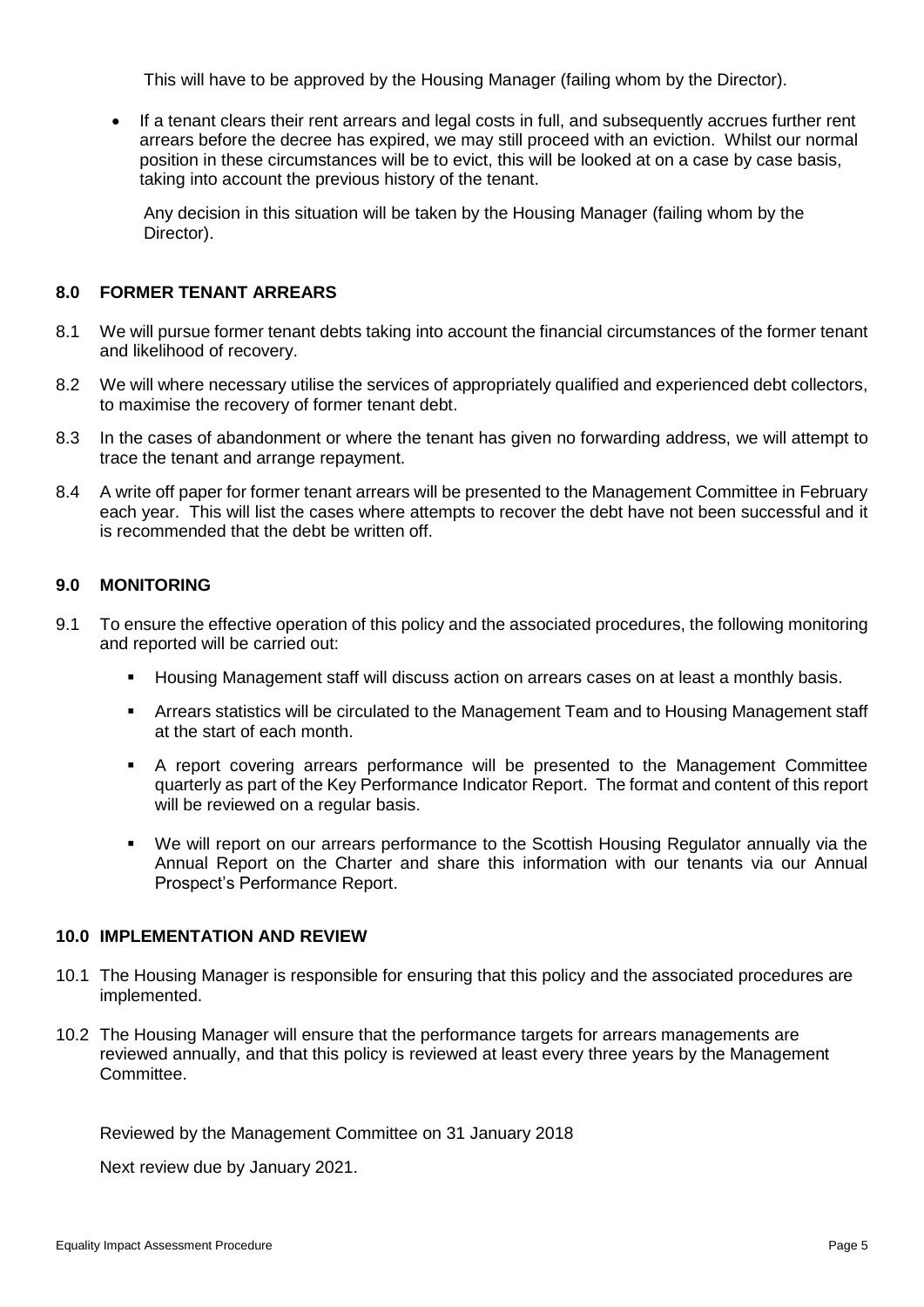

# **PROSPECT EQUALITY IMPACT ASSESSMENT RECORD**

| Title of policy/ practice/ strategy | <b>Rent Arrears Prevention &amp; Control Policy</b> |                      |  |
|-------------------------------------|-----------------------------------------------------|----------------------|--|
| <b>Department</b>                   | <b>Housing Management</b>                           |                      |  |
| Who is involved in the EQIA?        | <b>Catherine Louch</b>                              |                      |  |
| Type of policy/ practice/ strategy  | New $\Box$                                          | Existing $\boxtimes$ |  |
| Date completed                      | 24/01/18                                            |                      |  |

### **Stage 1: Screening Record**

#### *What is the main purpose of the policy?*

This policy guides us on how we set out rents and service charges annually and the aspects taken into account when carrying out this process.

The below Scottish Social Housing Charter Outcomes have a direct influence on this policy:

- 14: Rent and service charges,
- 11: Tenancy Sustainment

#### *Who will the policy benefit and how?*

All our tenants are affected by this policy as all our tenants are affected by our approach to rent arrears prevention and control.

#### *For each equality group, does or could the policy have a negative impact?*

| <b>Protected characteristic</b>          | <b>Negative</b> | <b>Positive/no impact</b> | Don't know |
|------------------------------------------|-----------------|---------------------------|------------|
| Age                                      |                 | 区                         |            |
| Disability                               |                 | 区                         |            |
| Gender reassignment                      |                 | 区                         |            |
| Marriage & civil partnership             |                 | 区                         |            |
| Pregnancy & maternity                    |                 | 区                         |            |
| Race                                     |                 | 区                         |            |
| Religion or belief (including no belief) |                 | 区                         |            |
| <b>Sex</b>                               |                 | 区                         |            |
| Sexual orientation                       |                 | 区                         |            |

If you answered negative or don't know to the above question you should consider doing a full EQIA.

#### *Are there any potential barriers to implementing the policy?*

This policy is only achieved through effective arrears management.

|                          | --  | NΟ |
|--------------------------|-----|----|
| Is a full EQIA required? | IXL |    |

#### *If you answered no to the above question explain why a full EQIA is not required:*

| No impact on equalities identified: |  |
|-------------------------------------|--|
| Other:                              |  |
|                                     |  |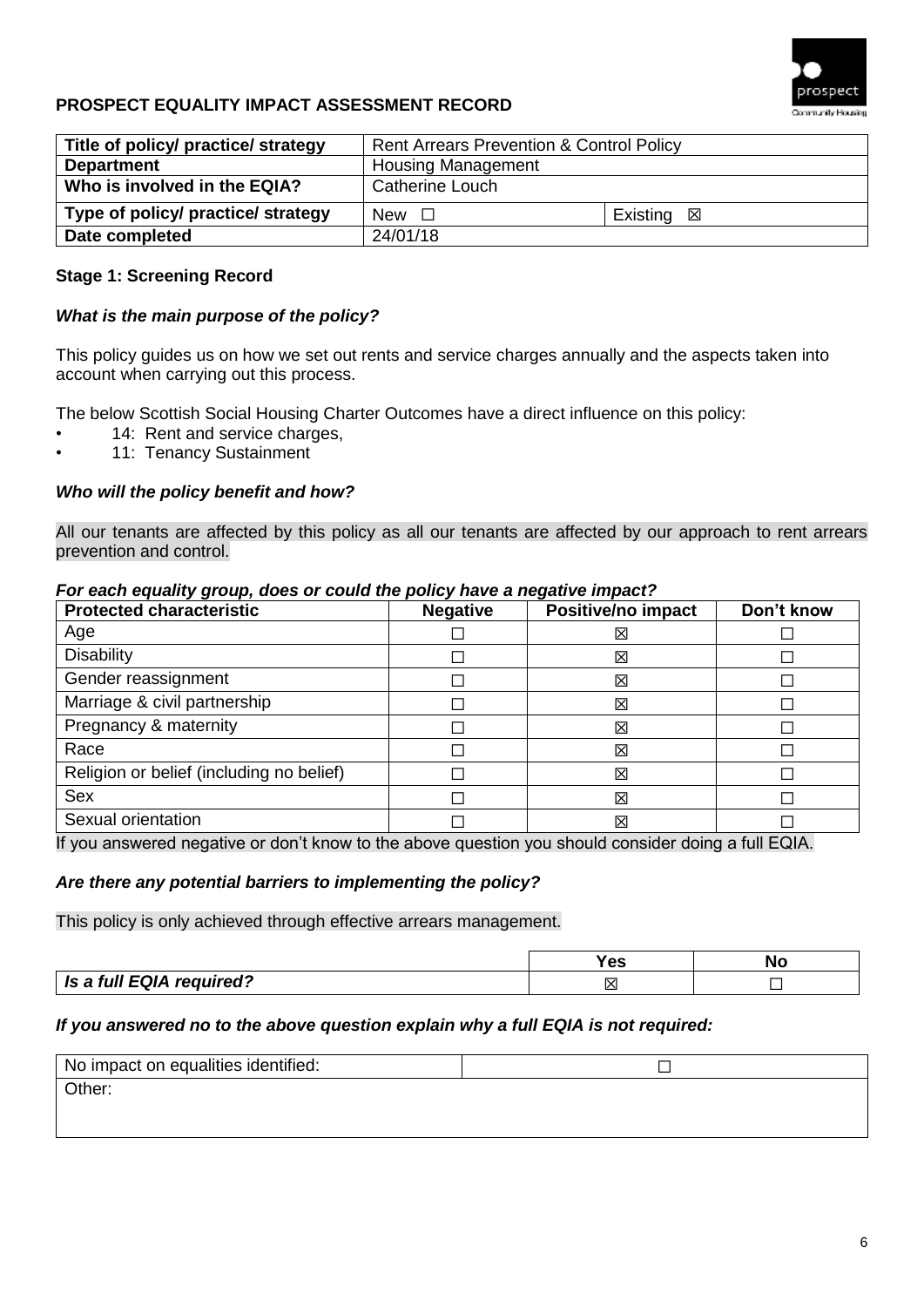# **Stage 2: Data and evidence gathering, involvement and consultation**

Include here the results of your evidence gathering, including qualitative and quantitative data and the source of that information, whether national statistics, surveys or consultations with relevant equality groups.

| <b>Source</b>                | <b>Qualitative evidence</b>    | <b>Quantitative evidence</b> | <b>Which protected</b>              | <b>Gaps identified/action taken</b> |
|------------------------------|--------------------------------|------------------------------|-------------------------------------|-------------------------------------|
|                              | provided                       | provided                     | characteristics are covered?        |                                     |
| Management information       |                                | Annual staff and             | Age, disability, gender,            | Membership data not collected.      |
| data                         |                                | committee equalities         | ethnicity. In some cases other      | Implementation of Cx may            |
|                              |                                | data                         | protected characteristics           | assist with data collection.        |
| Tenant satisfaction survey   |                                | Survey carried out in        | Age, disability, gender,            | Data becoming out of date.          |
|                              |                                | 2016                         | ethnicity. In some cases other      | Implementation of Cx may            |
|                              |                                |                              | protected characteristics           | assist with data collection.        |
| Committee, Equalities        | Equality related issues        |                              | Various                             |                                     |
| Working Group and            | identified and discussed       |                              |                                     |                                     |
| <b>Tenants Forum minutes</b> |                                |                              |                                     |                                     |
| Review of complaints         | Tenant/service user            | Statistical data on types    | All protected characteristics       | Implementation of Cx may            |
| received                     | experience                     | of complaint                 |                                     | assist with data collection and     |
|                              |                                |                              |                                     | analysis of protected               |
|                              |                                |                              |                                     | characteristics                     |
| Observations/conversations   | Staff/committee/tenant/service |                              | All protected characteristics       |                                     |
| (anecdotal)                  | user levels of understanding,  |                              |                                     |                                     |
|                              | inclusive practice             |                              |                                     |                                     |
| Edinburgh Census 2011        |                                | Statistical data             | Age disability, gender,             | Data becoming out of date.          |
|                              |                                |                              | ethnicity, marital status, religion |                                     |
|                              |                                |                              | or belief.                          |                                     |
| EdIndex data                 |                                | Statistical data provided    | Age, disability, gender,            | Data becoming out of date.          |
|                              |                                | for individuals on the       | ethnicity. In some cases other      |                                     |
|                              |                                |                              | protected characteristics.          |                                     |
|                              |                                | housing waiting list         |                                     |                                     |
| <b>SHR Annual Return on</b>  |                                | Statistical data on staff,   | Disability, ethnicity.              |                                     |
| Charter data                 |                                | committee and tenant         |                                     |                                     |
|                              |                                | profile for RSLs             |                                     |                                     |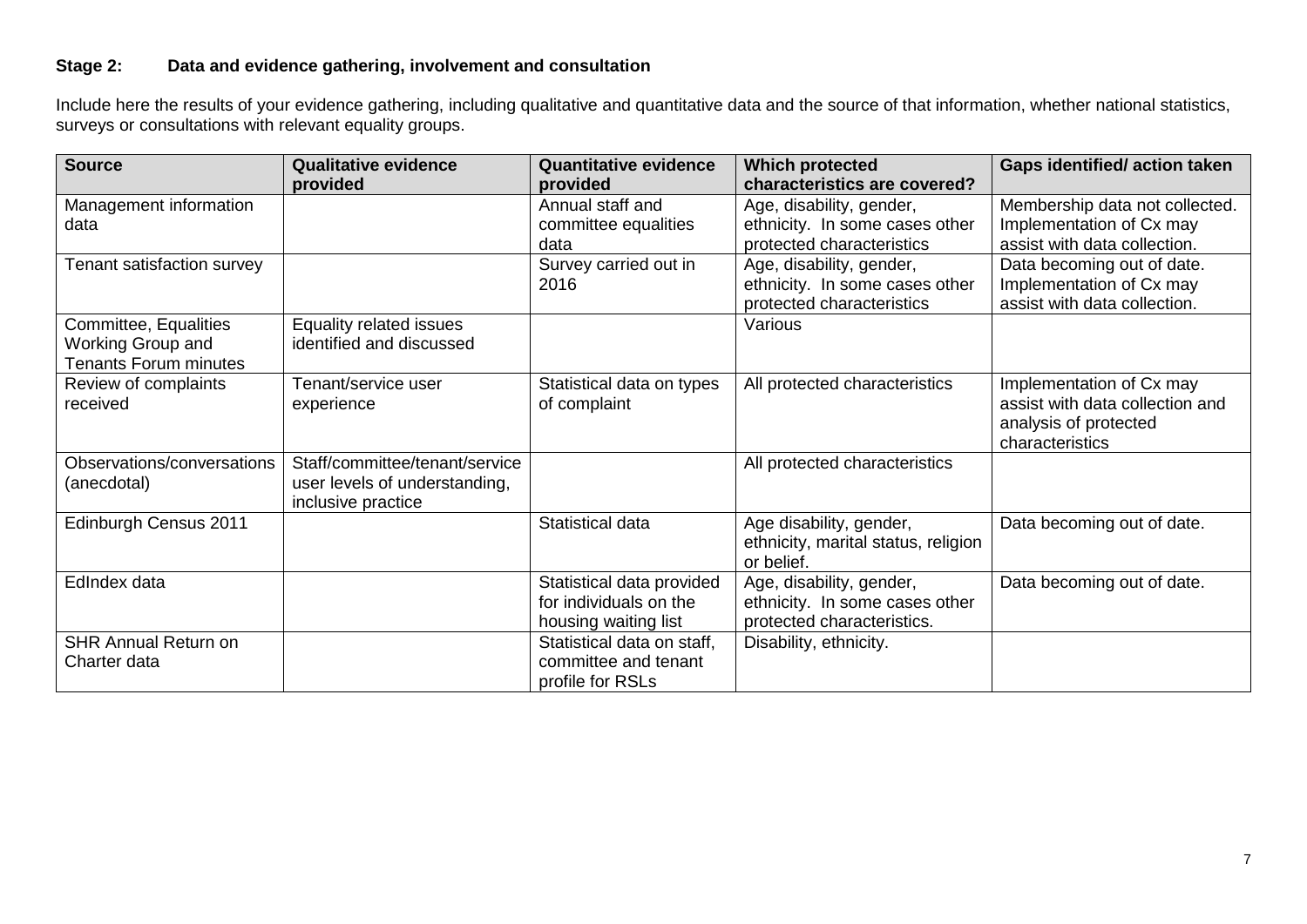*How might the policy impact on people who share protected characteristics?*Include both positive and negative impacts.

| <b>Protected Characteristic</b>             | <b>Description of Impact</b>                                                                                                                                                                                                                                                                                    |  |  |
|---------------------------------------------|-----------------------------------------------------------------------------------------------------------------------------------------------------------------------------------------------------------------------------------------------------------------------------------------------------------------|--|--|
| Age                                         | By monitoring arrears trends we can identify if a disproportionate<br>number of individuals from the monitored protected characteristic<br>are in arrears and amend our approach accordingly. We take a<br>personal approach to arrears management so can use the<br>approach which works best for each tenant. |  |  |
| <b>Disability</b>                           | A person's disability may impact on their earning options and thus<br>income. We take a personal approach to arrears management<br>which is sensitive to individual circumstances.                                                                                                                              |  |  |
| Gender reassignment                         | We do not currently collect data on gender reassignment, however<br>we take a personal approach to arrears management so can use<br>the approach which works best for each tenant.                                                                                                                              |  |  |
| Marriage & civil partnership                | By monitoring arrears trends we can identify if a disproportionate<br>number of individuals from the monitored protected characteristic<br>are in arrears and amend our approach accordingly. We take a<br>personal approach to arrears management so can use the<br>approach which works best for each tenant. |  |  |
| Pregnancy & maternity                       | We do not currently collect data on pregnancy and maternity,<br>however we take a personal approach to arrears management so<br>can use the approach which works best for each tenant.                                                                                                                          |  |  |
| Race                                        | By monitoring arrears trends we can identify if a disproportionate<br>number of individuals from the monitored protected characteristic<br>are in arrears and amend our approach accordingly. We take a<br>personal approach to arrears management so can use the<br>approach which works best for each tenant. |  |  |
| Religion or belief (including no<br>belief) | As above.                                                                                                                                                                                                                                                                                                       |  |  |
| Sex                                         | As above.                                                                                                                                                                                                                                                                                                       |  |  |
| Sexual orientation                          | We do not currently collect data on sexual orientation, however we<br>take a personal approach to arrears management so can use the<br>approach which works best for each tenant.                                                                                                                               |  |  |

### *How does the policy promote equality of opportunity?*

Our personal approach to arrears management means we can adapt our approach according to individual needs.

We recognise many of our tenants are on low incomes and are either in receipt of benefits or in low paid, unstable work. This policy recognises this and aims to mitigate these circumstances in the following ways:

- Regular updates on rent account i.e. quarterly statements, via rent arrears letters and via tenant portal.
- Personal approach to discussions about rent account at the tenants' home or our office or over telephone, text, email depending on preference.
- Welfare Benefits service
- Proactive approach towards management of rent account
- Variety of payment options to suit.
- Personal repayment plans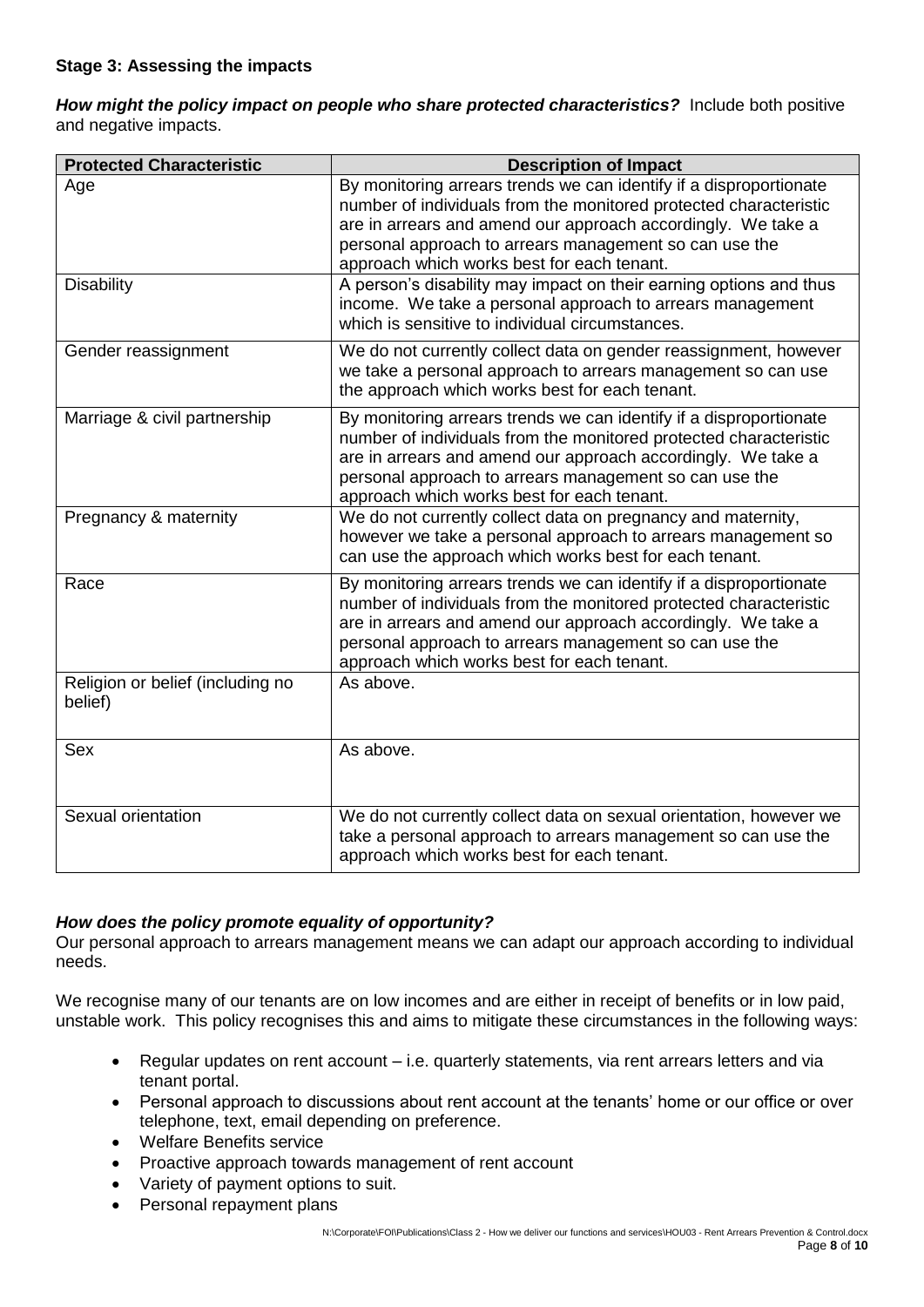- Regular information issued to explain the impact of non-payment of rent, including potential for delay in receiving planned property upgrades.
- Adherence to Pre Notice of Proceedings Requirements which protect tenant rights and ensure relevant processes are completed before a Notice is served.

### *How does the policy promote good relations?*

Our approach to arrears controls is easily explained and information is provided in a format that is understandable and accessible. We develop this with tenant input.

### **Stage 4: Decision making and monitoring**

### *Identifying and establishing any required mitigating action*

If, following the impact analysis, you think you have identified any unlawful discrimination – direct or indirect - you must consider and set out what action will be undertaken to mitigate the negative impact.

| Does the assessment show a potential for differential impact<br>on any group(s)? | Yes | 図<br>No. |
|----------------------------------------------------------------------------------|-----|----------|
| Is there potential for unlawful direct or indirect discrimination?               | Yes | 区<br>No. |

### *What arrangements could be implemented to reduce or mitigate any potential adverse or negative impacts identified?*

Any tenants who have a property upgrade improvement delayed due to a Notice of Proceedings will have the opportunity to appeal the decision. Any decision taken to delay an upgrade will take the tenants' circumstances into account and reflect a willingness to engage.

### *Describing how Equality Impact analysis has shaped the policy making process*

No changes have been made to the policy as a result of this assessment.

Ongoing review of those in arrears helps to identify if there is overrepresentation in any one equality group. If any of the groups are over represented we will review the arrears approach to find a more effective form of arrears control for this group.

There is no impact on the budget or costs as a result of this EQIA.

### *Monitoring and Review*

Housing Management staff will discuss action on arrears cases on at least a monthly basis.

Arrears statistics will be circulated to the Management Team and to Housing Management staff at the start of each month.

A report covering arrears performance will be presented to the Management Committee quarterly as part of the Key Performance Indicator Report. The format and content of this report will be reviewed on a regular basis.

We will report on our arrears performance to the Scottish Housing Regulator annually via the Annual Report on the Charter and share this information with our tenants via our Annual Prospect's Performance Report.

The Housing Manager will ensure that the performance targets for arrears managements are reviewed annually, and that this policy is reviewed at least every three years by the Management Committee.